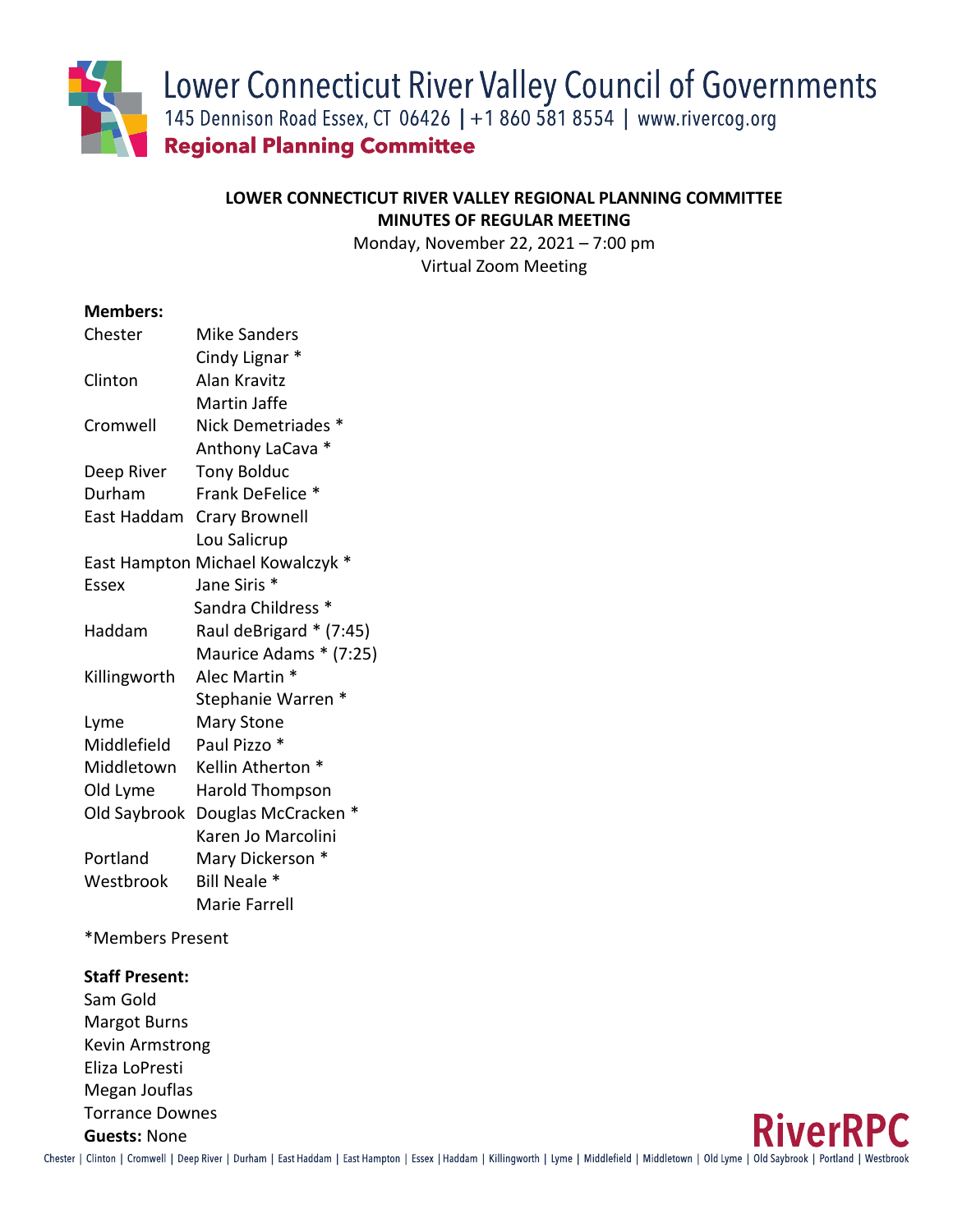2

## **1. Call to Order**

Chairman DeFelice called the meeting to order at 7:00 pm. The meeting was conducted via Zoom.

## **2. Roll Call**

Eliza LoPresti called the roll.

**3. Seating of Alternates** – Cindy Lignar (Chester) and Kellin Atherton (Middletown) were seated.

### **4. Adoption of Agenda**

*Ms. Dickerson moved to adopt the agenda; second by Mr. Martin. Vote was unanimous in favor.*

## **5. Public Comments** – None

## **6. Approval of the Minutes of Past Meetings**

*Mr. Neale moved to approve the minutes of the October 25, 2021 meeting; second by Mr. Pizzo. Vote was unanimous in favor.*

## **7. Approval of Meeting Dates For 2022**

*Ms. Dickerson moved to approve the meeting dates for 2022; second by Mr. Neale. Vote was unanimous in favor.*

After discussion the general consensus was that RPC meetings will remain virtual.

## **8. Regional Plan of Conservation & Development Updates**

Ms. Jouflas reported that the plan is pretty much wrapped up at this point. One printed copy per town hall will be available, should they want one.

Mr. Armstrong gave a tour of the plan site, which can be found at [www.rivercog.org/plans/.](http://www.rivercog.org/plans/) He highlighted the features of the interactive map. There was a discussion on a possible workshop on training on how to use the mapping tool.

#### **9. Other Updates**

## **a. Regional Housing Plan**

There will be a second public regional workshop coming up at the end of January summing up the regional portion of the plan and kicking off the portion of the plan in which the individual towns create their 8-30j-specific plans. The regional presentation will piggyback onto the January 24<sup>th</sup>, 2022, RPC meeting.

#### **b. Comprehensive Economic Development Strategy (CEDS)**

Six of the COGs are receiving a grant from the Federal EDA. The most significant portion of funds will be used to hire a consultant to manage a CEDS. An RFP will be forthcoming for this work.

#### **10. Referrals** – None